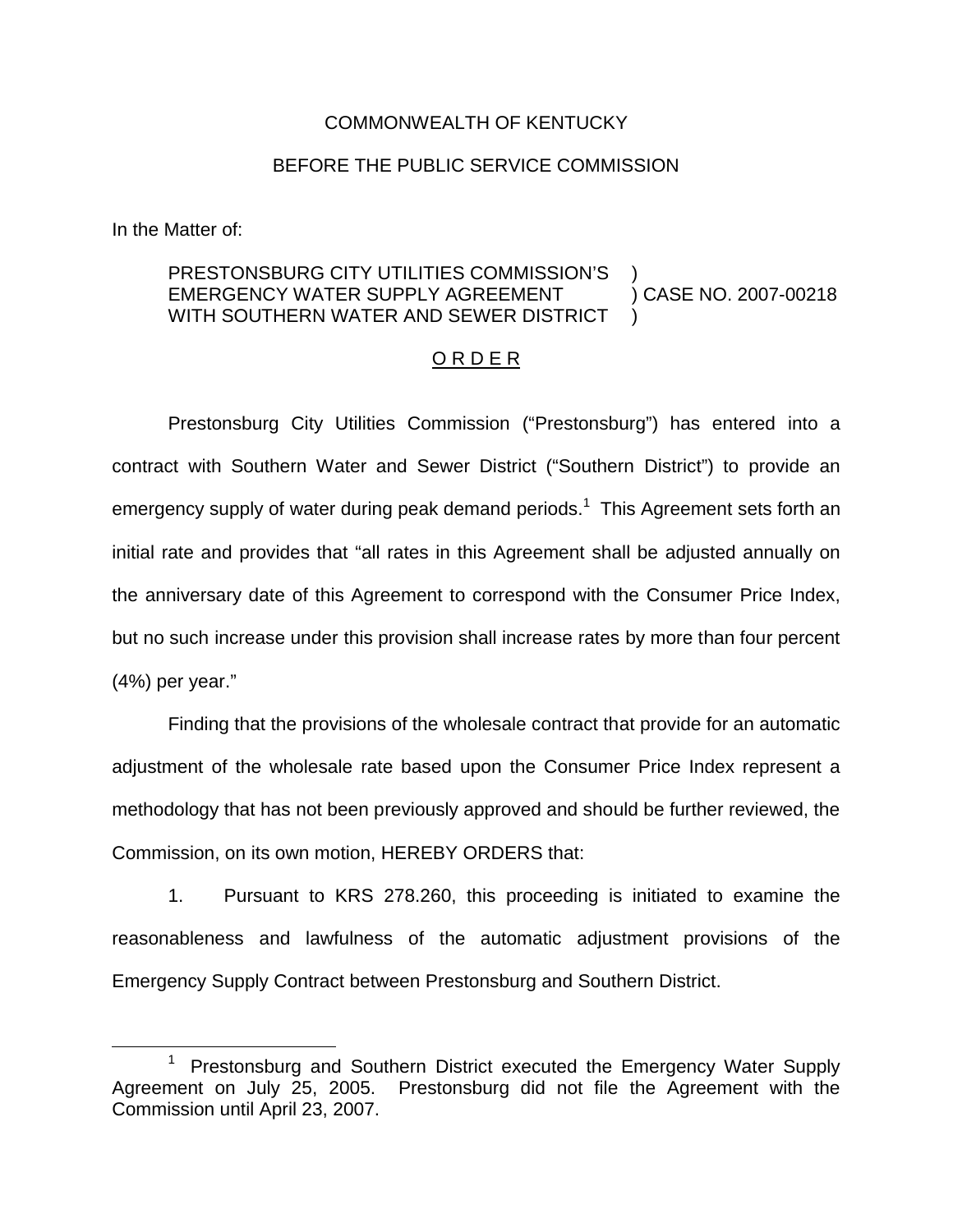2. Prestonsburg and Southern District are made parties to this proceeding.

3. Prestonsburg shall file with the Commission within 30 days of the date of this Order the information requested in Appendix A.

4. Service of any document or pleading shall be made in accordance with Administrative Regulation 807 KAR 5:001, Section 3(7), and Kentucky Civil Rule 5.02.

5. All documents that this Order requires to be filed with the Commission shall be served upon all other parties.

Done at Frankfort, Kentucky, this 30<sup>th</sup> day of January, 2008.

By the Commission

ATTEST:

**Executive Director** 

Case No. 2007-00218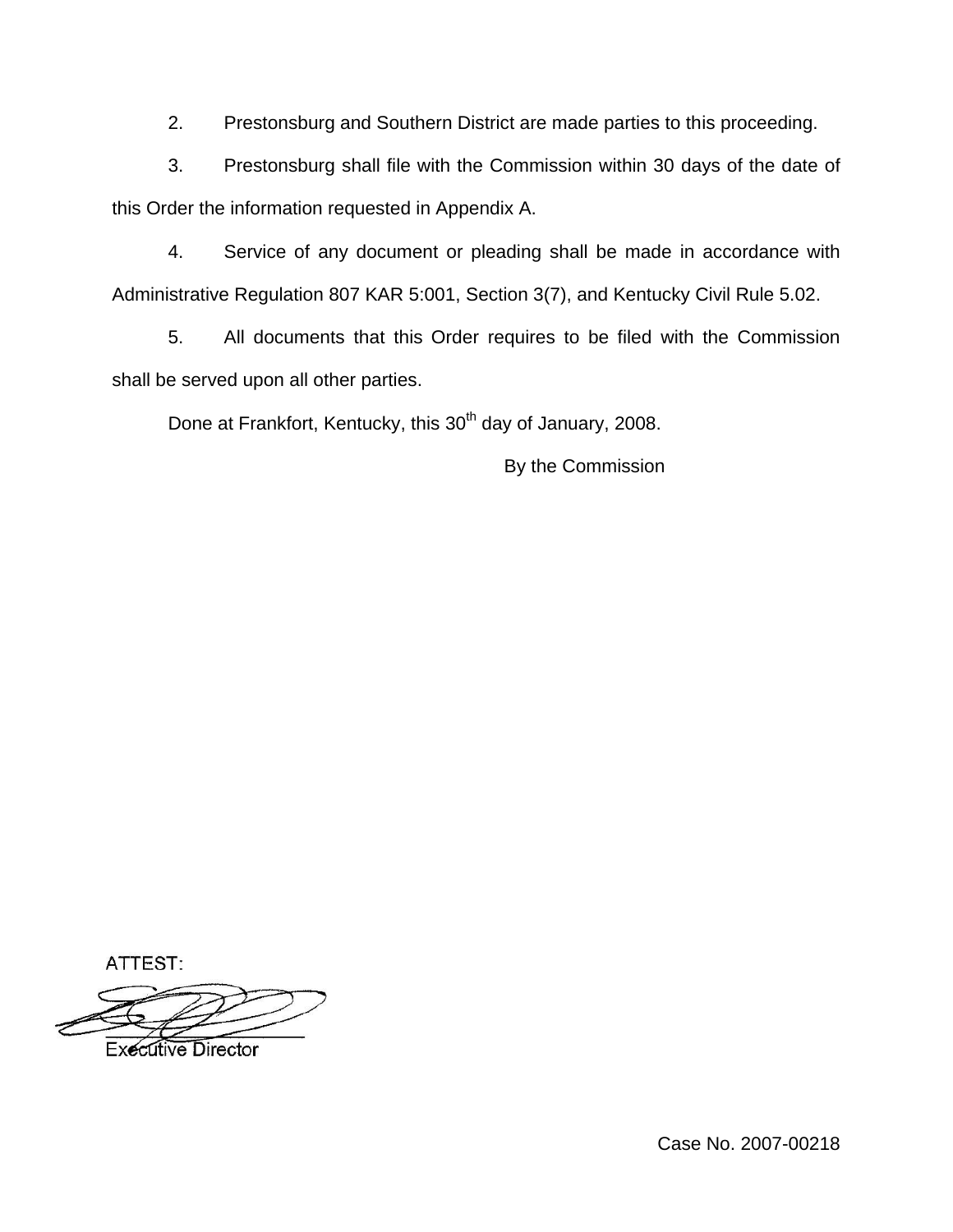#### APPENDIX A

# APPENDIX TO AN ORDER OF THE KENTUCKY PUBLIC SERVICE COMMISSION IN CASE NO. 2007-00218 DATED JANUARY 30, 2008

Prestonsburg, pursuant to 807 KAR 5:001, shall file with the Commission the original and 5 copies of the following information, with a copy to all parties of record. The information requested herein is due on or before 30 days from the date of this Order. Responses to requests for information shall be appropriately bound, tabbed and indexed. Each response shall include the name of the witness responsible for responding to the questions related to the information provided.

Each response shall be answered under oath or, for representatives of a public or private corporation or a partnership or association or a governmental agency, be accompanied by a signed certification of the preparer or person supervising the preparation of the response on behalf of the entity that the response is true and accurate to the best of that person's knowledge, information, and belief formed after a reasonable inquiry.

Prestonsburg shall make timely amendment to any prior responses if it obtains information which indicates that the response was incorrect when made or, though correct when made, is now incorrect in any material respect. For any requests to which Prestonsburg fails or refuses to furnish all or part of the requested information, Prestonsburg shall provide a written explanation of the specific grounds for its failure to completely and precisely respond.

Careful attention should be given to copied material to ensure that it is legible. When the requested information has been previously provided in this proceeding in the requested format, reference may be made to the specific location of that information in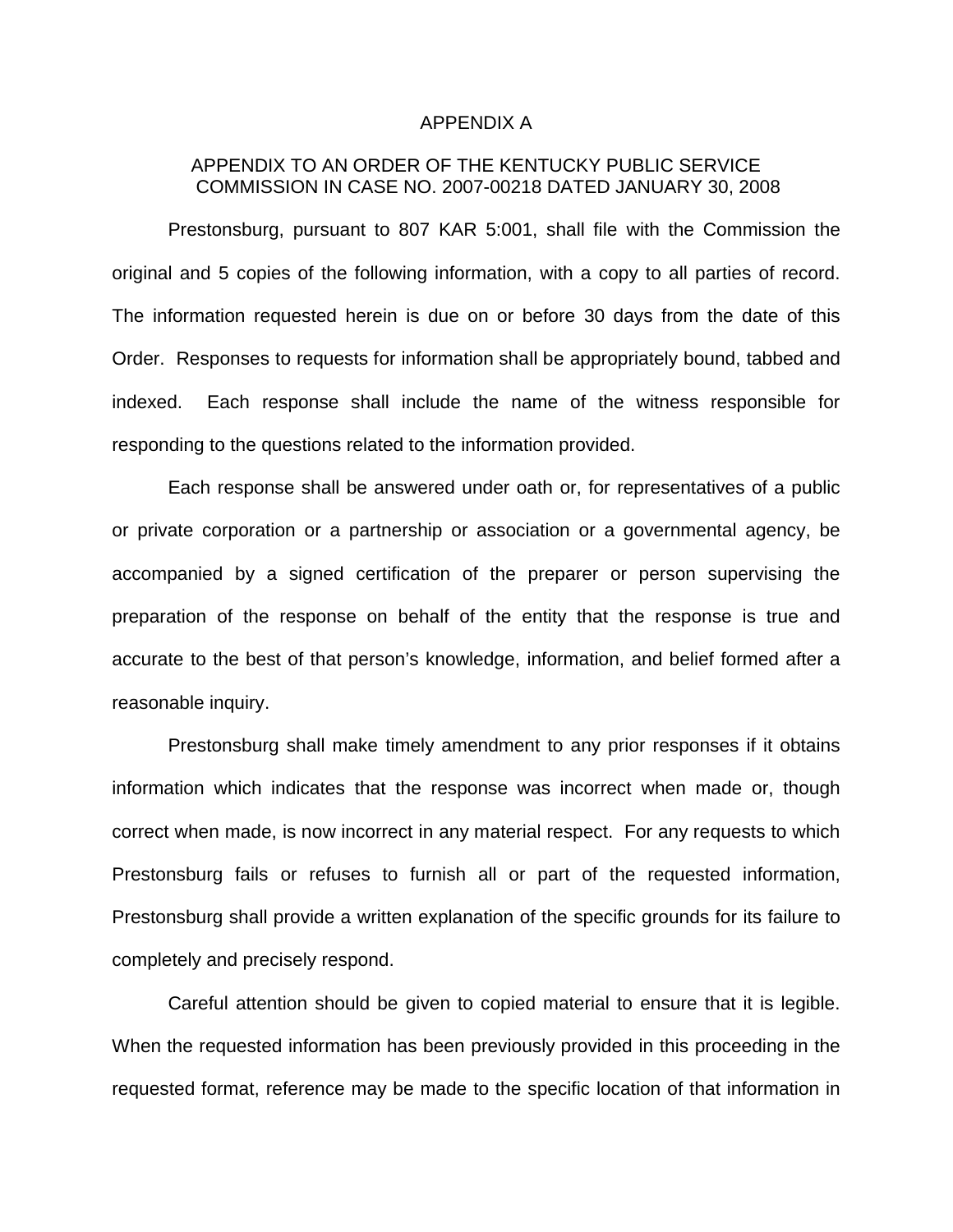responding to this request. When applicable, the requested information shall be separately provided for total company operations and jurisdictional operations.

1. State the amount of sales that Prestonsburg has made to Southern District

under the Emergency Water Supply Contract in 2006 and 2007.

2. State whether Prestonsburg considers the Consumer Price Index to be an

accurate measure of changes in the cost of providing wholesale water service. If yes,

explain why.

3. In Case No. 2006-00067, $^2$  the Commission voiced the following criticism of

the Consumer Price Index:

[T]he proposed mechanism, which is based upon the CPI, is based upon too large and diverse a group of goods and services. The CPI is a measure of the average change over time in the prices paid by urban consumers for a market basket of consumer goods and services. This basket contains 8 major categories of goods and services: food and beverages; housing; apparel; transportation; medical care; recreation; education and communication; and other goods and services. Several of these categories are unrelated to the provision of water service. Their presence in the basket limits the CPI's accuracy as an adjustment mechanism. For example, increases in the cost of food and beverages, apparel and education would produce a positive increase in the CPI but have no effect on the cost of goods and services that are used to provide water service. An automatic adjustment mechanism must provide an accurate measurement of changes in the cost of providing water service. It therefore should be based principally on those goods and services that are reasonably likely to be used to provide water service.

State whether Prestonsburg agrees with this criticism. Explain.

 $2^2$  Case No. 2006-00067, Proposed Adjustment of the Wholesale Water Service Rate of the City of Lawrenceburg (Ky. PSC Nov. 21, 2006) at 3-4 (footnote omitted).